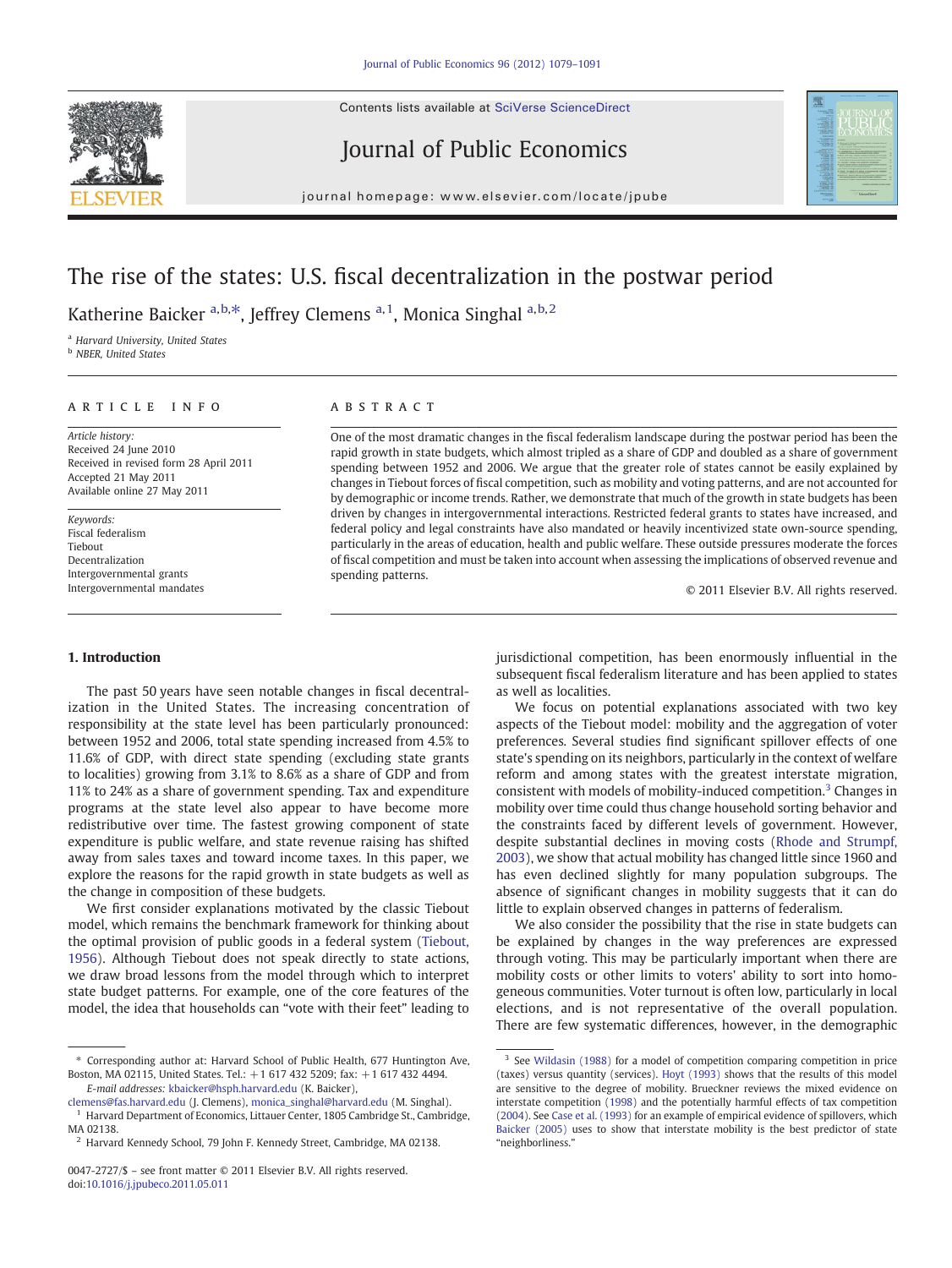characteristics of the voting population for national and local elections and there are no obvious trends in turnout over time. Voting patterns, like patterns in mobility, seem to have little power to explain observed changes in the landscape of fiscal federalism.

It is thus difficult to reconcile the observed empirical facts with changes in Tiebout-style forces. Nor do they seem primarily explained by developments such as changes in the size of the school-age population or the increases in income inequality and volatility that took place over the last half century. Rather, we argue that much of the growth in state budgets, as well as changes in their composition, can be explained by changes in the nature of intergovernmental interactions over time.

There are several mechanisms through which one unit of government can influence the budget of another. First, a higher level can impose mandates that are not fully-funded (such as the federal government requiring the states to take costly steps to comply with regulatory standards). Similarly, courts can order governments to meet particular standards (as in the case of court-ordered school finance equalizations). Last, higher levels of government can create grants that induce rather than require spending (such as federal matching funds for Medicaid along with minimum participation requirements). These requirements and matching funds may show up as spending by a unit of government that in reality had little control over its allocation. When the federal government requires state governments to maintain a certain level of spending on welfare, for example, the distributional implications may be the same as if the federal government financed the program itself even though the spending and associated revenues appear in state budgets. A more nuanced understanding of state budgets would account for the fact that they may not be solely the product of residents' preferences, but may be constrained or influenced by external policies.

Our exploration of the timing and composition of the changes in state spending suggests that these external forces are quite important. Close to 60% of the overall increase in state direct spending is attributable to two expenditure categories. First, 20% of the increase comes from increases in state educational expenditures, which rose from 0.4% to 1.6% of GDP between 1952 and 2006. Almost all of this increase occurred between the late 1950s and early 1970s, coinciding with demographic shifts but also with the enactment of federal provisions to increase education spending. Second, 38% of the increase can be attributed to increases in state spending on public welfare and income security programs (including Medicaid), which rose from 0.5% to 2.5% of GDP. The largest increases occurred in the late 1960s– early 1970s and the late 1980s–early 1990s, following the passage of the jointly-financed Medicaid program in 1965 and the enactment of federal floors for state Medicaid participation in the late 1980s.<sup>4</sup> Furthermore, there has been substantial proliferation of unfunded mandates over the postwar period. Our analysis suggests that these federal forces accounted for a substantial share of the increase in state spending, although it is difficult to perform a rigorous decomposition, especially given the matching nature of several key programs.

Together, these results suggest that naïve budgetary accounting may not adequately capture the real distribution of responsibility for spending — just as who nominally pays a tax does not necessarily show who bears the incidence. An analysis of the role played by the evolution of intergovernmental interactions sheds new light on the changing patterns of fiscal federalism that are not easily explained by forces of fiscal competition.

#### 2. Empirical trends: fiscal federalism and the rise of the states

We begin by documenting patterns and trends in government spending and revenues. We start with the size of government budgets

and then delve into their composition. We distinguish between two types of government spending: direct spending (going to individuals, programs, providers, vendors, or other non-governmental entities, such as state payments to a doctor providing care to a patient covered by a state insurance program) and indirect spending (where one governmental entity gives funds to another, such as federal matching funds for Medicaid that flow to state governments themselves after the states pay medical vendors). Similarly, total revenues can be divided between own-source revenues and indirect revenues from intergovernmental grants. Total government spending and revenues are thus the sum of federal, state, and local direct spending and own source revenues, respectively. These distinctions are important for understanding the net resources available for different uses (avoiding "double counting" funds that flow through several government entities) and for understanding the intergovernmental relationships that may influence total budgets.

#### 2.1. The size of federal, state, and local governments

Total government spending grew from 27.6% of GDP in 1952 to 36% in 2006 ([Fig. 1a](#page--1-0)). $5$  The growth of state governments has been particularly pronounced. Federal direct spending (excluding intergovernmental grants) actually declined slightly over this period, from its Korean War build-up level of 18.7% of GDP in 1952 to 17.0% in 2006.<sup>6</sup> Local direct spending increased from 5.8% to 10.6% of GDP during this period, with most of this growth occurring before the 1970s. In contrast, state direct spending increased steadily over this period, rising almost three-fold from 3.1% of GDP in 1952 to 8.6% in 2006. As a share of government spending, state direct spending doubled over this period, from 11% of total government spending to almost 24% [\(Fig. 1b](#page--1-0)). Total state spending, including intergovernmental grants to localities, increased from 4.5% to 11.6% of GDP over the period. The size of government can also be gauged on the revenue side. The increases in own-source revenues are quite similar to those seen in direct spending [\(Fig. 1c](#page--1-0)). Between 1952 and 2006, federal own-source revenues declined as a share of GDP from 19.0% to 18.4%, local own source revenues increased from 4.0% to 7.1%, and state ownsource revenues more than doubled, going from 4.1% to 10.4%.<sup>7</sup> Stateraised revenues increased from 15% of total government revenue to 29%.

As these figures demonstrate, the U.S. has seen substantial fiscal decentralization to states during the postwar period. The growth in state and local budgets has outpaced growth in federal budgets. While local budgets did grow from the 1950s to the mid-1970s, in the last 40 years state budget growth exceeded local growth both in absolute terms and, more dramatically, relative to its base at the beginning of the period. Indeed, the growth in state budgets accounts for much of the overall growth in government spending since the 1980s.

#### 2.2. The Composition of federal, state, and local government budgets

We next turn to an examination of the mechanisms through which funds are raised and the programs on which they are spent. The federal government has substantially increased its spending (both as a share of total spending and as a share of GDP) on social insurance programs, particularly after the introduction of Medicare and

<sup>4</sup> A third important category has been the rise of insurance trusts, discussed in more detail below, which account for 16% of the overall increase; the remaining quarter of the increase is spread over the residual spending categories, with no striking patterns.

<sup>5</sup> Data for these analyses come from the Census of Governments (conducted by the Census Bureau in years ending in 2 and 7, but not yet available for 2007) and the Annual Survey of Governments (conducted annually, but without comprehensive coverage of individual local governments). Note that we focus throughout on the postwar period, and that our data series end before the financial crisis of the late 2000s.

 $6$  Federal spending was 14.8% of GDP in 1950, prior to the war.

 $7$  The figure shows a dramatic drop in revenues in 2002, which is largely due to an anomalous drop in insurance trust revenues, described in the notes to [Fig. 3](#page--1-0).